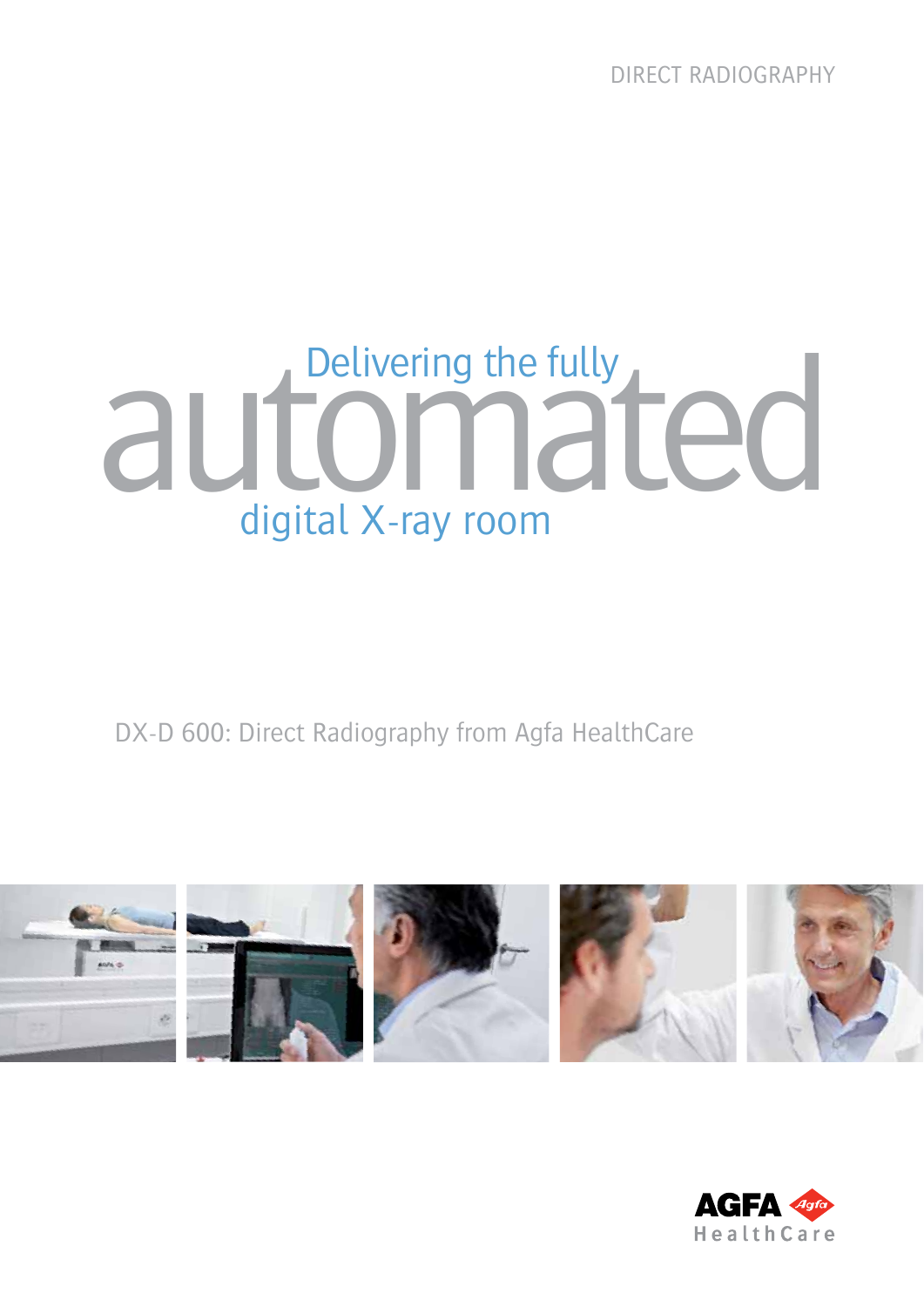## top-performance X-ray room A

The DX-D 600's range of innovative, integrated features including full automation, powerful MUSICA2 image processing software, and top technology detectors, delivers a premier X-ray room performance.

#### Full automation that meets European standards

The DX-D 600's fully automated, ceiling suspended solution offers maximum study versatility and high throughput designed to deliver a truly integrated, innovative X-ray room.

#### MUSICA² and NX acquisition station deliver enhanced workflow

The inclusion of the much-acclaimed MUSICA² image processing software and the NX acquisition station within the DX-D 600 solution ensure that you can be confident of achieving fast acquisition, integrated CR/DR capabilities and superior connectivity with RIS/PACS.

#### Top technology detectors offer dose reduction potential

Offering a choice of fixed, portable and wireless detectors, the DX-D 600's Cesium Iodide detector technology delivers excellent image quality, immediate image availability and a high potential for significant dose reduction. For cost effectiveness, optional Gadolinium Oxy-Sulphide technology detectors can also be integrated to enable further price reductions.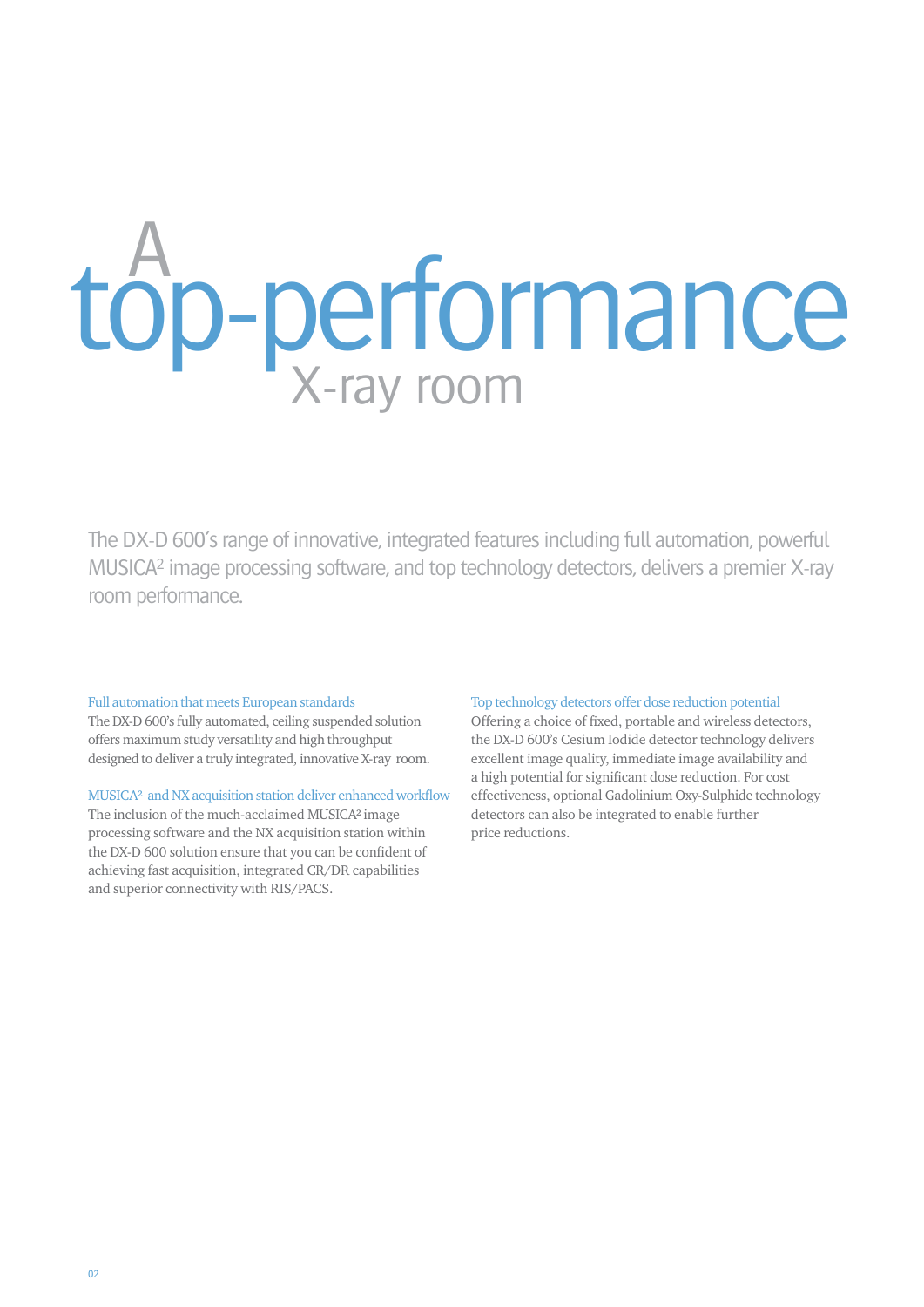

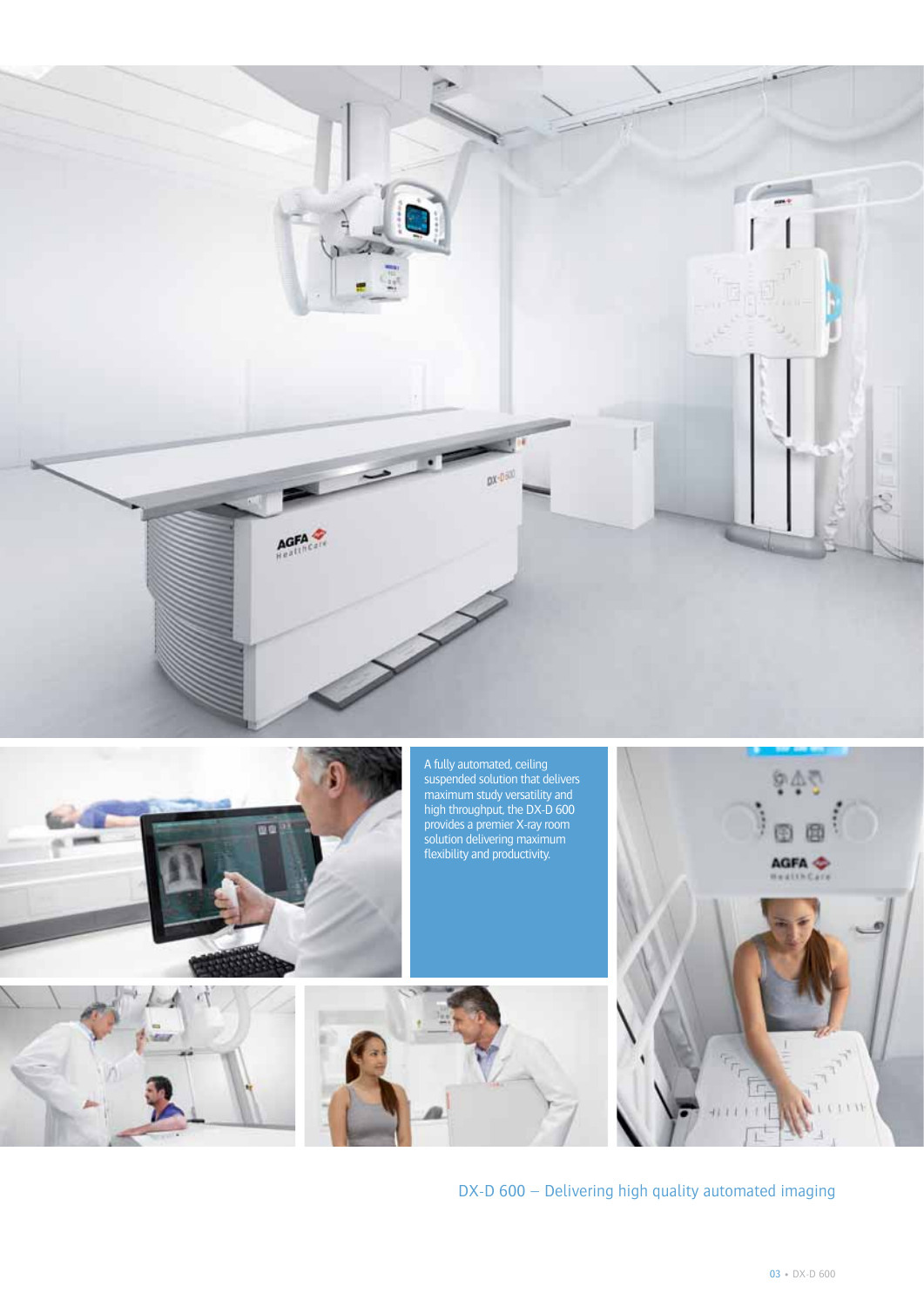### automation for maximum productivity Full

The DX-D 600's fully automated capabilities deliver maximum flexibility and productivity.

#### State-of-the-art automation maximizes productivity

The DX-D 600 provides the latest in state-of-the-art auto-positioning technology, fully-automated tracking and manual positioning – with quick, near zero-force manual movement in all directions making it indispensable in an emergency situation. Robotization, in combination with the pre-programmed NX exam tree, the automated MUSICA² processing, and seamless integration with RIS and PACS, enable you to achieve maximum productivity.

#### Automated controls facilitate ease of use and high throughput

Designed for both ergonomy and productivity, the DX-D 600's automation makes it easy to steer and use – invaluable in high throughput situations. Its ceiling suspended tube crane is operated through a touch screen control panel and integrated soft console on the NX monitor. By selecting a thumbnail on the NX workstation followed by auto positioning, you can control all ceiling movements. The touch screen's APR and X-ray parameters, such as each patient's name, ensure mistakes are avoided.

Additional features include LED lighting that indicates when the table or wall stand is in use, and multiple programmable parking positions to which the unit returns after each exposure.

#### Detector choice offers increased flexibility

The DX-D 600's choice of fixed or tethered portable DX-D 10 and DX-D 20 detectors or wireless DX-D 30 detector in both its table and wall stand offers you increased flexibility across the widest range of studies.

#### Accurate and efficient dose management to the millisecond

By using leading-edge solid state Automatic Exposure Control for high-speed accuracy and collimators with Dose Area Product meter, the DX-D 600 optimizes and automatically reports doses. Short exposures offered by new solid state dose sensing technology keep dose measurement accurate to the millisecond.

#### DR Full Leg Full Spine option

The DX-D 600's fully motorized wall bucky has vertical tracking and offers the option of DR Full Leg Full Spine. The accurate motorized movement of the wallstand and tubehead ensure the highest image quality thanks to accurate stitching capabilities.

#### Maximum load and positioning capabilities

In terms of load and position, the DX-D 600 is ideal for the widest range of patients and types of study. The radiographic table supports a superior patient load of 300 kg (661 Lbs), enabling you to undertake the most logistically challenging studies. Grid sensing for both the table and wall stand alerts the operator to the grid's insertion, ensuring optimum exposure quality. In addition, full motorization that offers vertical / horizontal table bucky tracking and auto-positioning, and a tilting bucky on the wall stand, makes rotation from landscape to portrait simple.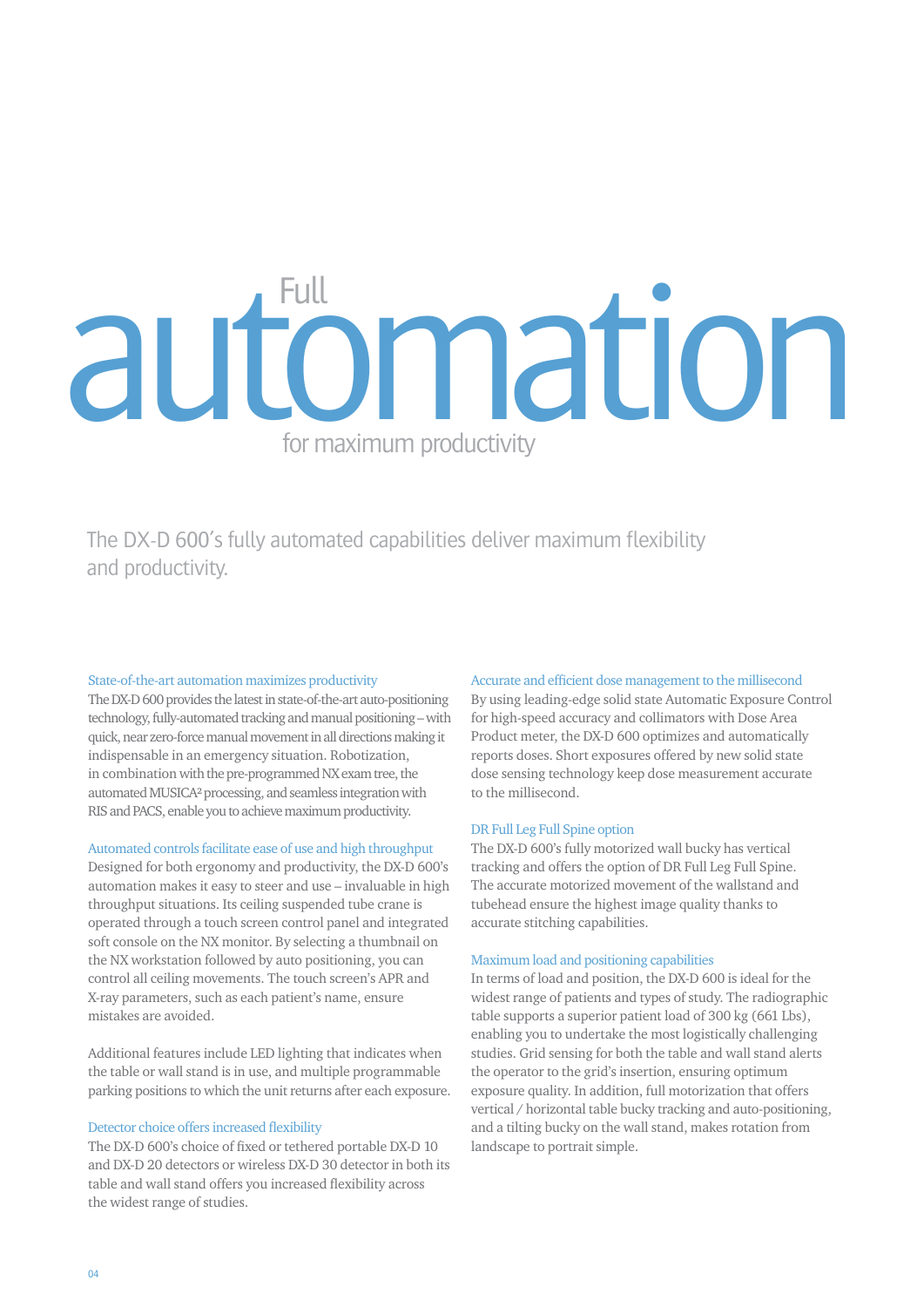









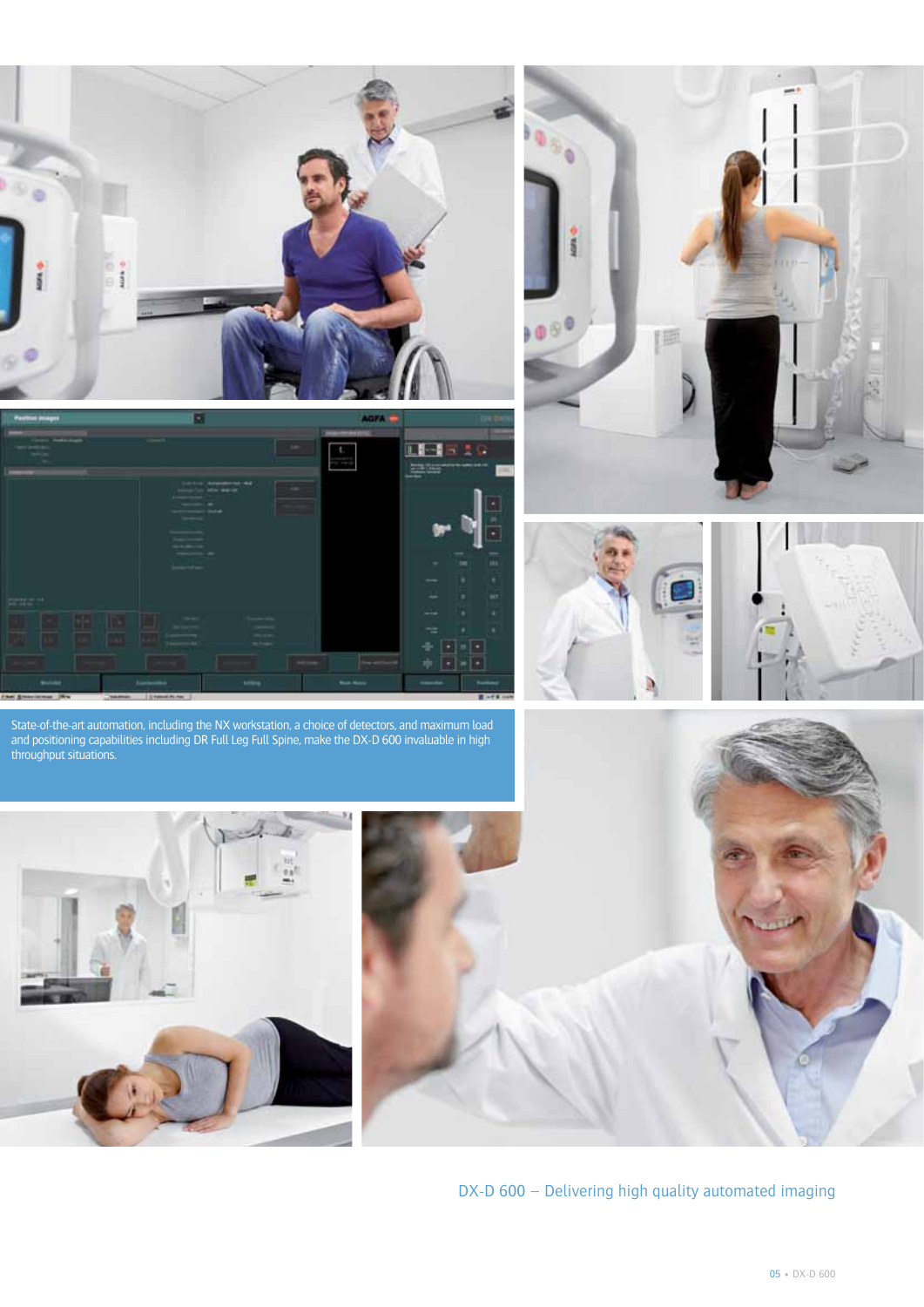## dose reduction capabilities

Achieving the highest quality images with the best definition and contrast, and reducing patient dose, remains the ultimate goal of any imaging solution.

#### Top technology detectors deliver dose reduction potential

The DX-D 600 offers a choice of CsI (Cesium Iodide) technology for high quality imaging, with the potential for significant patient dose reduction, as well as GOS (Gadolinium Oxy-Sulphide) detectors. The choice of detectors and their scalability provides a clear growth path from CR to DR.

Fully compliant with the new IEC Exposure Index Standard, the choice of fixed or tethered portable DX-D 10 and DX-D 20 detectors or wireless DX-D 30 detector in both table and wall stand offer maximum flexibility of studies and, with Advanced Dose Monitoring Software, help you keep doses lower. In addition, grid sensing offers an automatic signal to indicate when the grid is inserted.

#### MUSICA<sup>2</sup> tuned for DR

At the heart of the DX-D 600 DR system lies Agfa HealthCare's gold standard imaging software MUSICA² – the latest intelligent and automated digital radiography image processing for consistently reliable, high quality image visualization. Exam independent, MUSICA² automatically analyzes the characteristics of each image and optimizes processing parameters – independent of user input and dose deviations. The result is minimal re- or post-processing is required. In addition, MUSICA² provides a consistent look and feel on the CR images when the DR unit is combined with CR capture to provide extra diagnostic confidence.

#### MUSICA² – the benefits

- Gold standard imaging software
- Intelligent and automated CR and DR image processing
- Consistently reliable, high quality image visualization
- Exam independent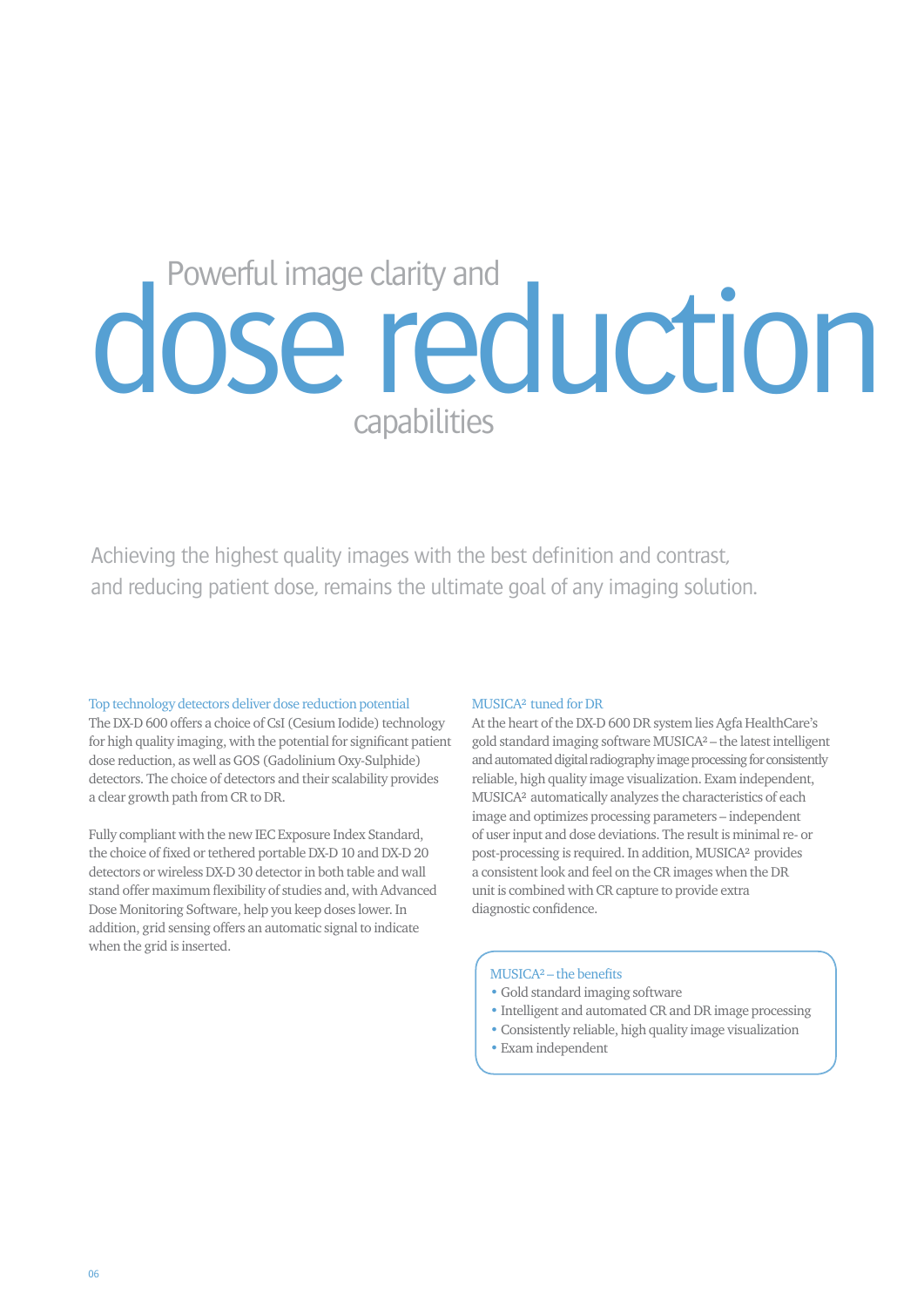

At the heart of the DX-D 600 DR system lies Agfa HealthCare's gold standard imaging software MUSICA² – the latest intelligent and automated digital radiography image processing for consistently reliable, high quality image visualization.

The inclusion of MUSICA<sup>2</sup> image processing software and the NX acquisition station delivers fast acquisition, integrated CR/DR capabilities and superior connectivity with RIS/PACS.







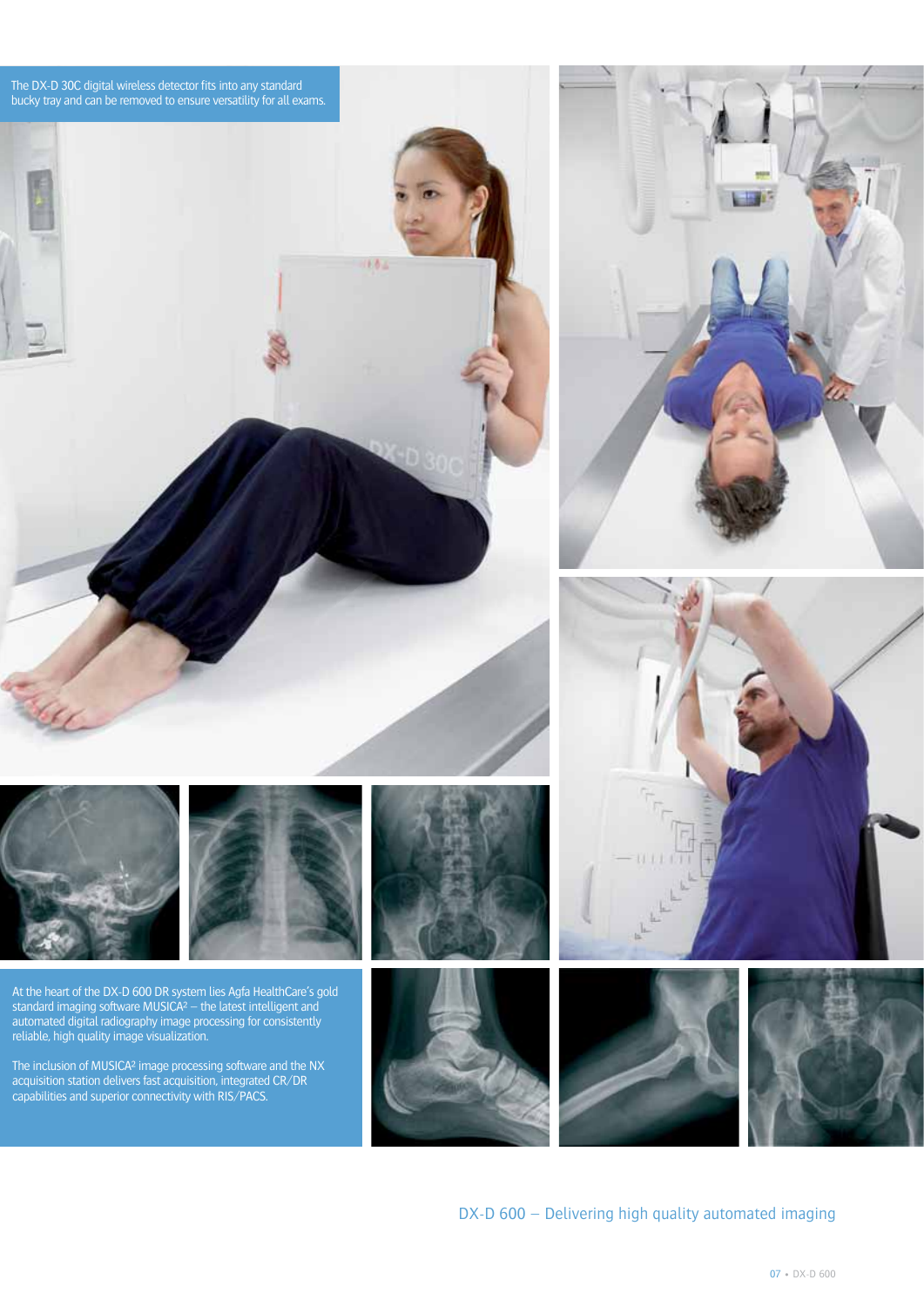### integration capabilities **Streamlined**

The DX-D 600 DR system provides you with high productivity, high diagnostic capabilities and high image quality in one practical in-room solution.

#### Superior DICOM connectivity and integration maximizes investment

The DX-D 600's incorporation of the NX acquisition workstation provides superior DICOM connectivity and integration with RIS/HIS/PACS and your chosen imagers. This combination offers you a choice of soft copy or hard copy outputs, and ensures you enjoy improved workflow throughout your facility and beyond, maximizing the value of your IT investments.

#### Scalable growth path for seamless migration to DR

Created by the expert imaging company that brought you proven CR solutions such as the DX-G and DX-M, the DX-D 600 DR system offers you all the benefits of DR productivity and CR versatility. By combining the DX-D 600's direct image capture capabilities with versatile panel formats that allow you to design the room that you need; MUSICA² image processing; immediate preview on the NX workstation; and a user interface with the same look and feel for both CR and DR , the DX-D 600 enables you to migrate to Direct Radiography seamlessly.

#### Why choose the DX-D 600 DR system?

- Outstanding image quality.
- Fully automated system delivering improved workflow.
- Choice of CsI (Cesium Iodide) technology or GOS (Gadolinium Oxy-Sulphide) detectors – fixed full size or portable.
- Unified look and feel of CR and DR images through the combination of MUSICA² imaging processing software and NX acquisition station.
- DR Full Leg Full Spine capability.
- Fast acquisition, and integration with CR and DR, through NX workstation.
- Seamless DICOM integration with RIS/PACS/HIS systems.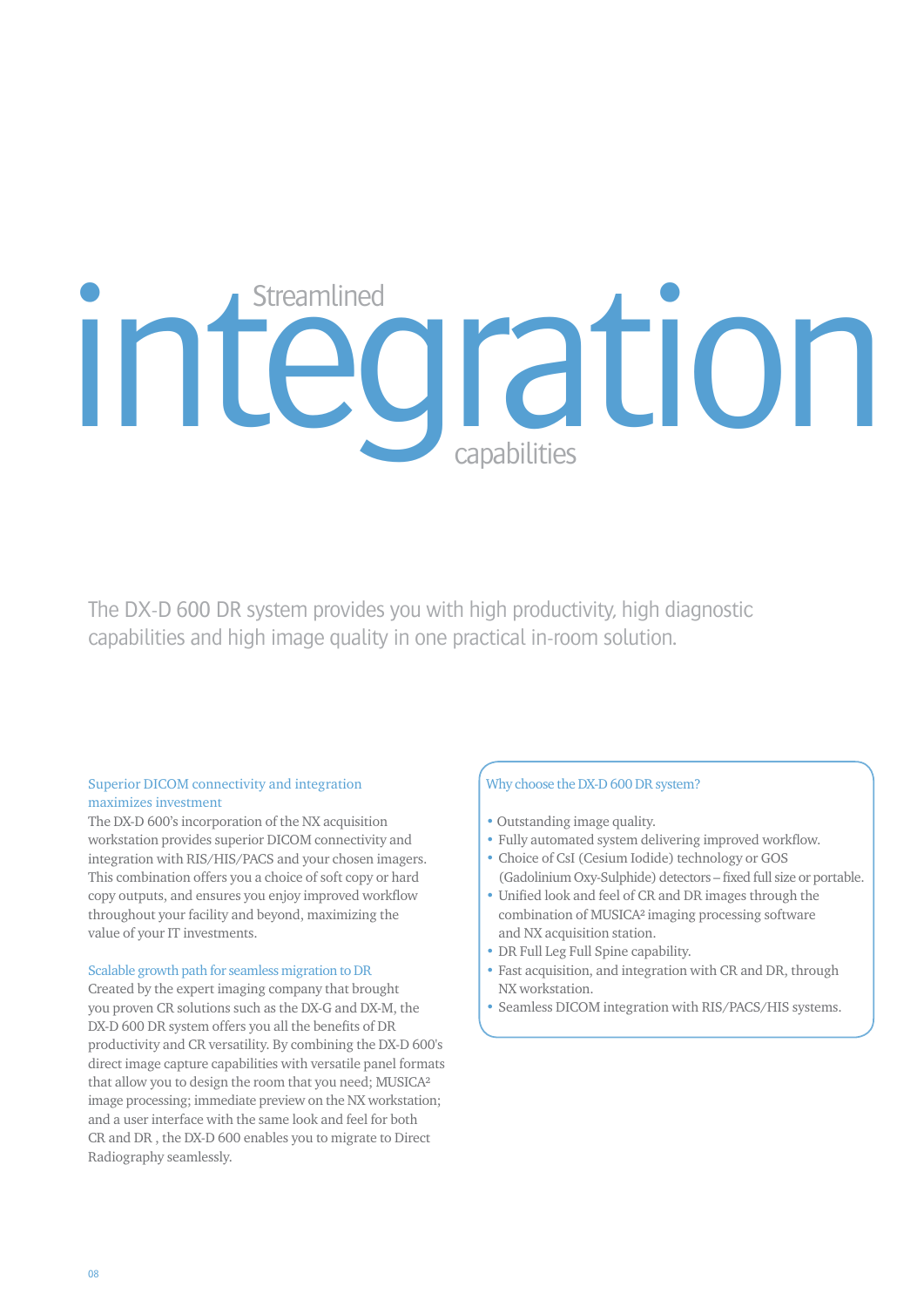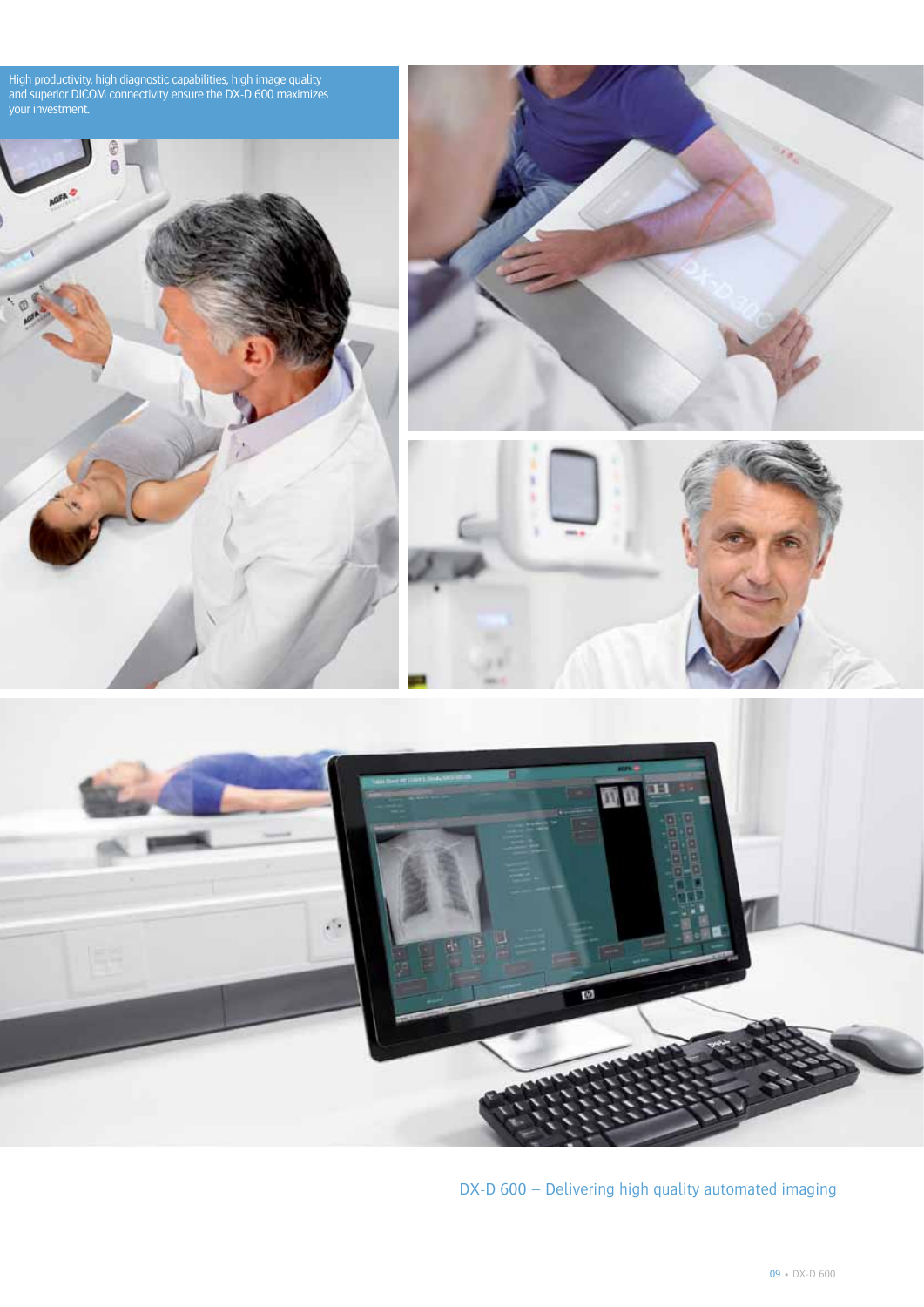## solutions Premium quality

Making the right choice of DR solution for your facility can be a challenging decision. You want to be sure that you make the right decision as it has long-term implications, both practical and financial.

#### Imaging and integration founded on proven technologies

At Agfa HealthCare, imaging and integration are our core business. That's why when you choose the DX-D 600 DR system, you have the confidence of knowing that it is founded on the same proven technologies as all Agfa HealthCare solutions: solutions that deliver top quality best-of-breed equipment, superior productivity and competitive service and maintenance agreements.

#### Professional Services optimize room performance

Beyond the installation and staff training involved in a DX-D 600 installation, Agfa HealthCare provides advice when planning your room. This helps ensure you optimize the performance of your facility and benefit from the increased ergonomy and productivity for many years to come. Tight integration with your RIS and PACS – such as configuring the system to translate RIS protocol codes directly into exam tree settings – offers further workflow improvement and a swift return on investment.

#### Relationships for the long-term

As an established and proven state-of-the-art, innovative vendor, we are committed to long-term productive relationships that ensure you enjoy all the benefits of developing imaging technology. Our program of new products is specifically designed to help you continue on your digital path from CR to a full DR system.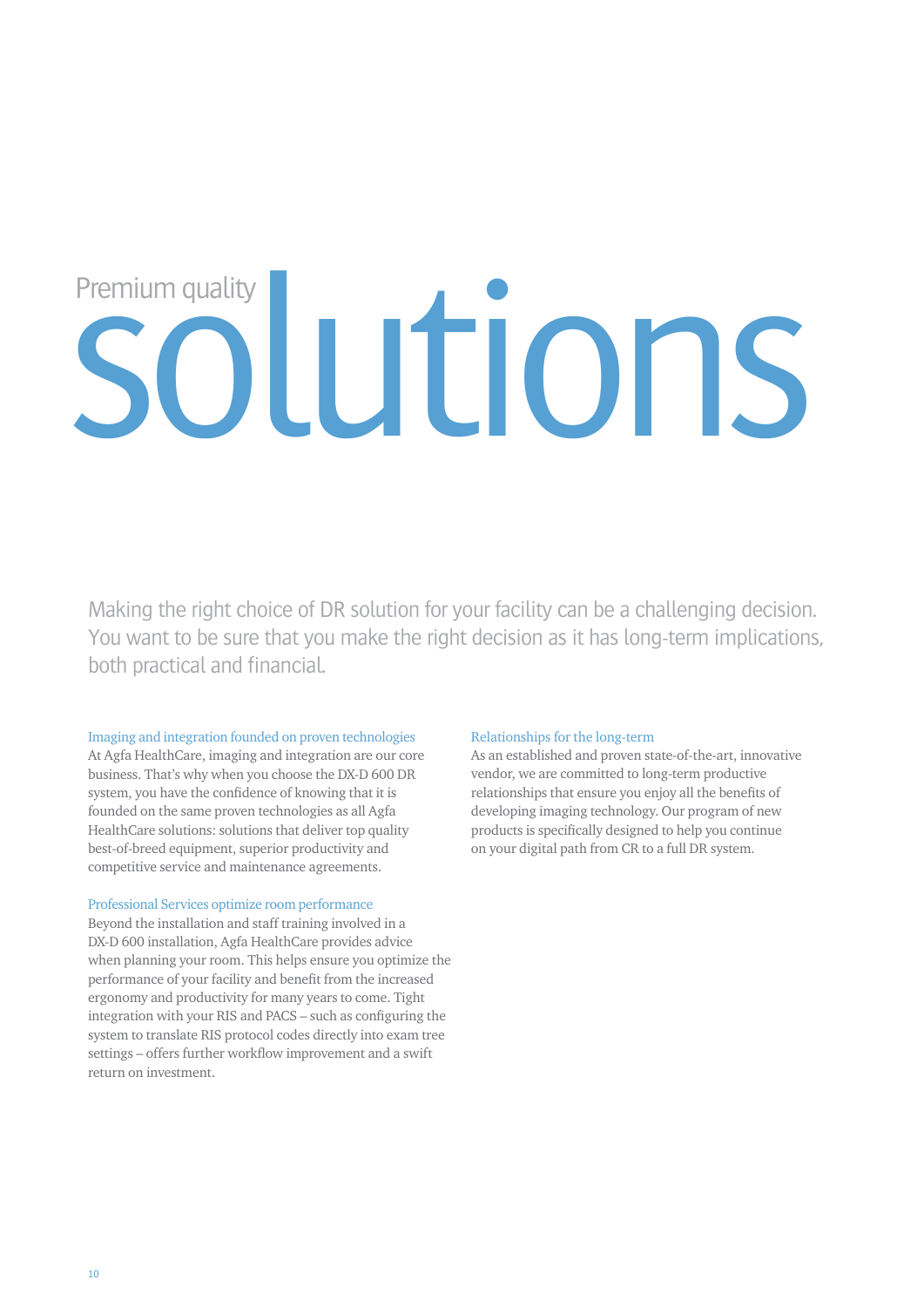



Agfa HealthCare's extended factory warranties on system components, insurances, and maintenance contracts based